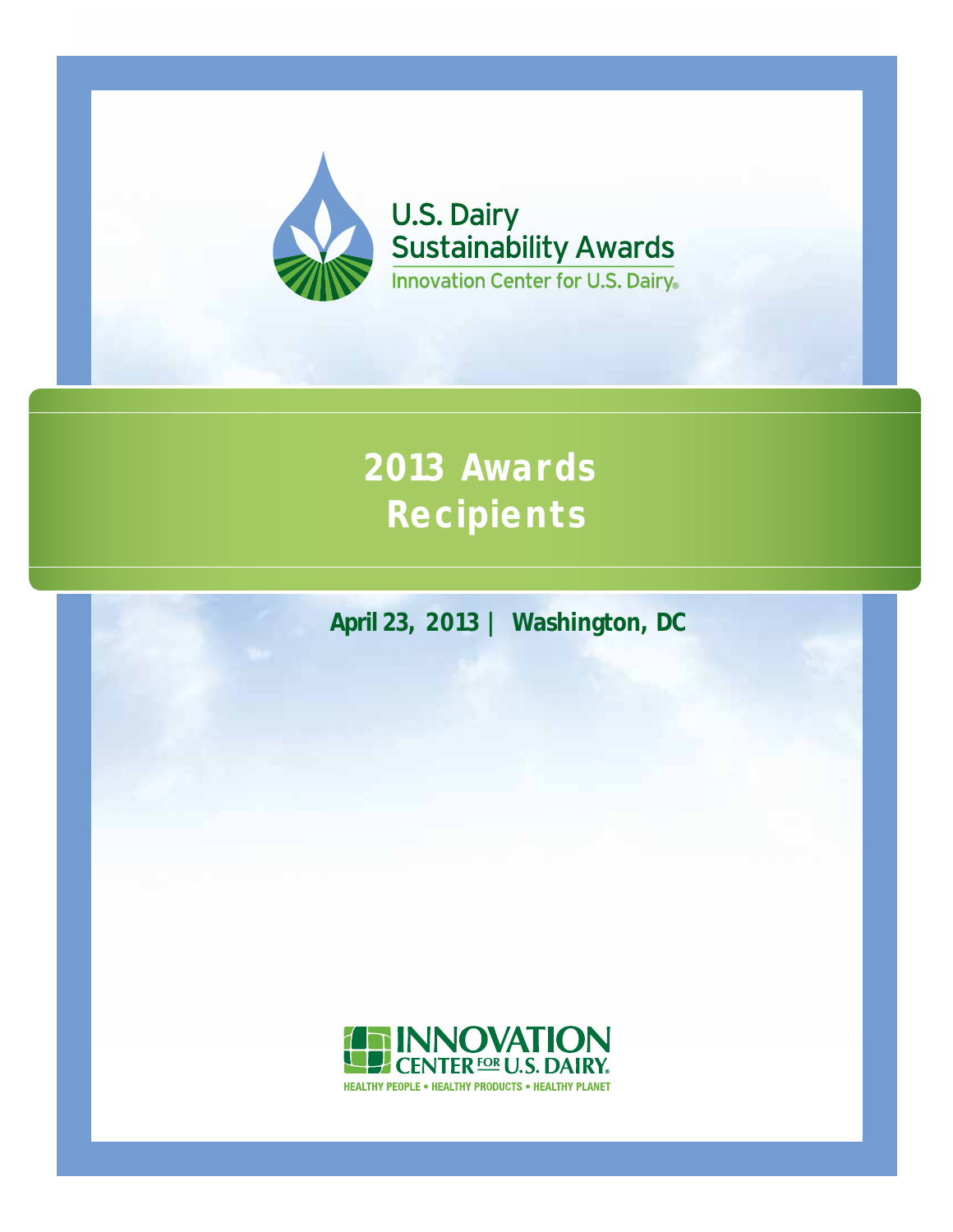

## Petersen Dairy Farm Appleton, Wis. **Winner:** Outstanding Dairy Farm Sustainability

# **Petersens Form Bond With Urban Neighbors Through Compost**

Petersen Dairy Farm, overseen by brothers Mark and Steve with their father, Lawrence, has been in the family since 1934. Today, it is home to 50 Holstein dairy cows and 60 head of young stock, producing more than 31,000 pounds of milk annually.

The city of Appleton and its suburbs have grown significantly in recent years, prompting the Petersens to re-evaluate some aspects of their farming operation. Most notably, public image, water quality and manure odors needed to be addressed.

With the desire to show Appleton, Wis., that cows can be good neighbors, sustainability and environmental responsibility have taken center stage at Petersen Dairy Farm. Their herd has been bedded exclusively with recycled, shredded newspaper since 1988, manure from dairy has been composted since 1995 and new methods of tilling have reduced soil loss while improving the cropping operation.

# **Best Practices**

### **Manure Management System**

#### **Summary**

**1**

The Petersens recognized the potential benefits of composting and began the process in 1995. Before investing in their own equipment, the Petersens partnered with the Oneida Nation (a local Native American tribe) to rent their compost turner. They found that composting helped to dramatically reduce odors, while keeping tractors, manure spreaders and mud off local roads (which results in less road wear and improved safety). Nutrients are stabilized and manure is ultimately turned into a value-added product for neighbors, with more than 99 percent of the dairy's manure being used by local gardeners and homeowners.

#### **Key benefits**

Located on the urban fringe, the Petersens are able to market their compost as home garden fertilizer, compost tea and raised bed mix. This has become a significant revenue generator and opportunity for the family to connect with the community. In addition, the Petersens have found savings in composting. The cost to produce compost is about half of the cost to apply manure to the fields. As part of their commitment to the composting process, the Petersens engaged the University of Wisconsin Extension to conduct research on their compost site rotation. This ongoing analysis helps minimize the potential ground water impacts.

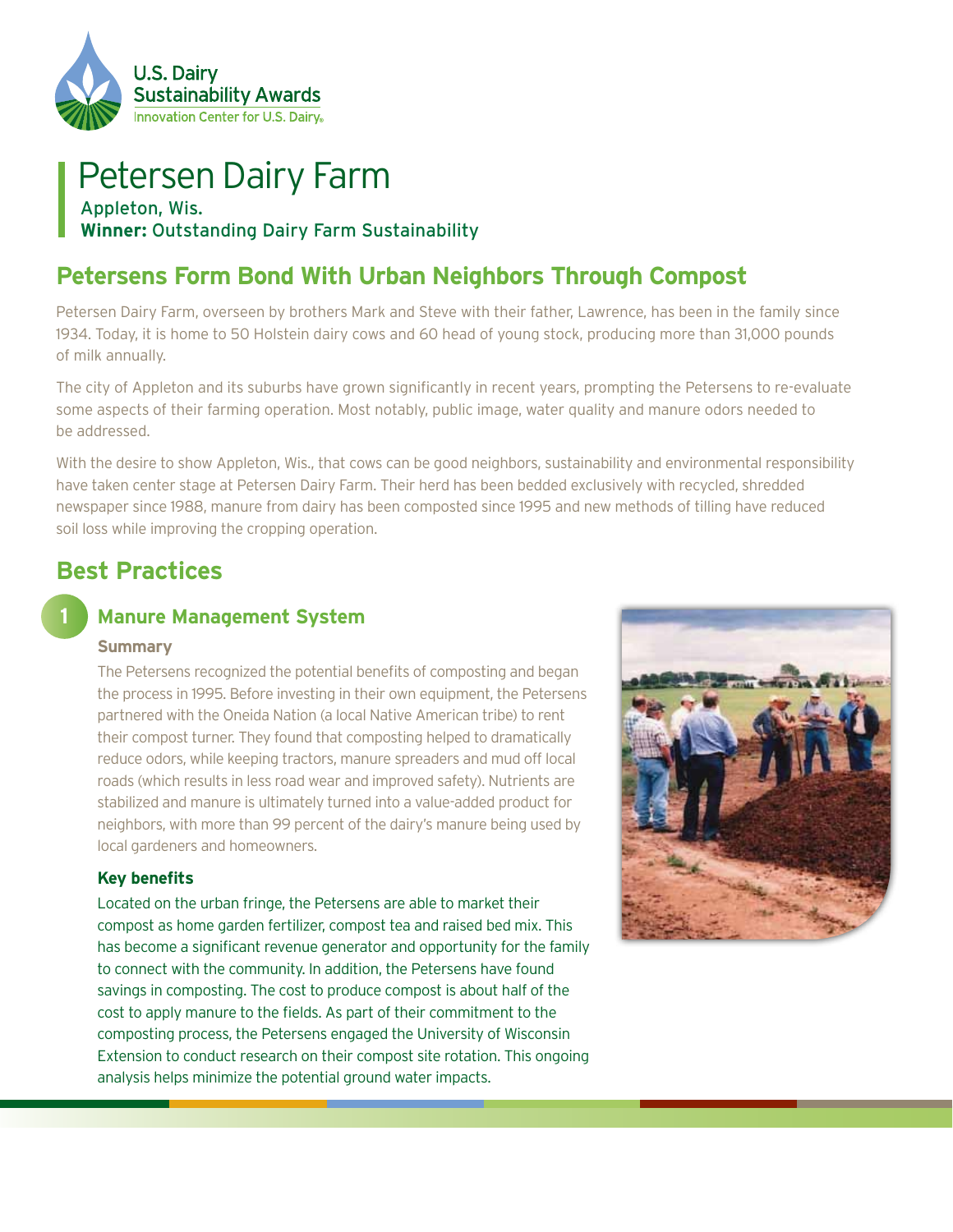**Zone Till Conversion** 

#### **Summary**

**2**

In part to address noise, dust and road travel issues, the Petersens implemented a zone tilling method. This has helped to reduce soil waste, while improving the overall cropping operation. The Petersens hoped to reduce fuel usage and labor needed to produce dairy feed without impacting profitability. The family leveraged the expertise of a crop consultant to modify their planting and transition to no till and zone till. The Petersens also work with the local Fox Valley Technical College to research the impact of zone till methods on corn.

#### **Key benefits**

The elimination of tillage has saved the Petersens impressive amounts of time and money with no negative impact on profitability. Prior to the conversion, the Petersens were losing eight times the amount of soil to erosion as they are now. Soil compaction has essentially been eliminated, and soil temperatures have been consistently five to seven degrees warmer in the strips. This is valuable for seed germination and allows for earlier planting.

Throughout the years, the Petersens have taken a closer look at the way their business affects the environment and community. Practices such as composting and zone tilling have improved profitability, while protecting the environment and respecting the lifestyle of Appleton-area neighbors.

The composting project has helped turn a potential challenge into a positive. Manure is now used to improve relationships in the community. Composting also has allowed the family to reduce their environmental impact while gaining an additional income source. The Petersens hope to serve as a model for other farms on the urban fringe by exemplifying the ability to coexist with neighbors while also creating mutually beneficial relationships.

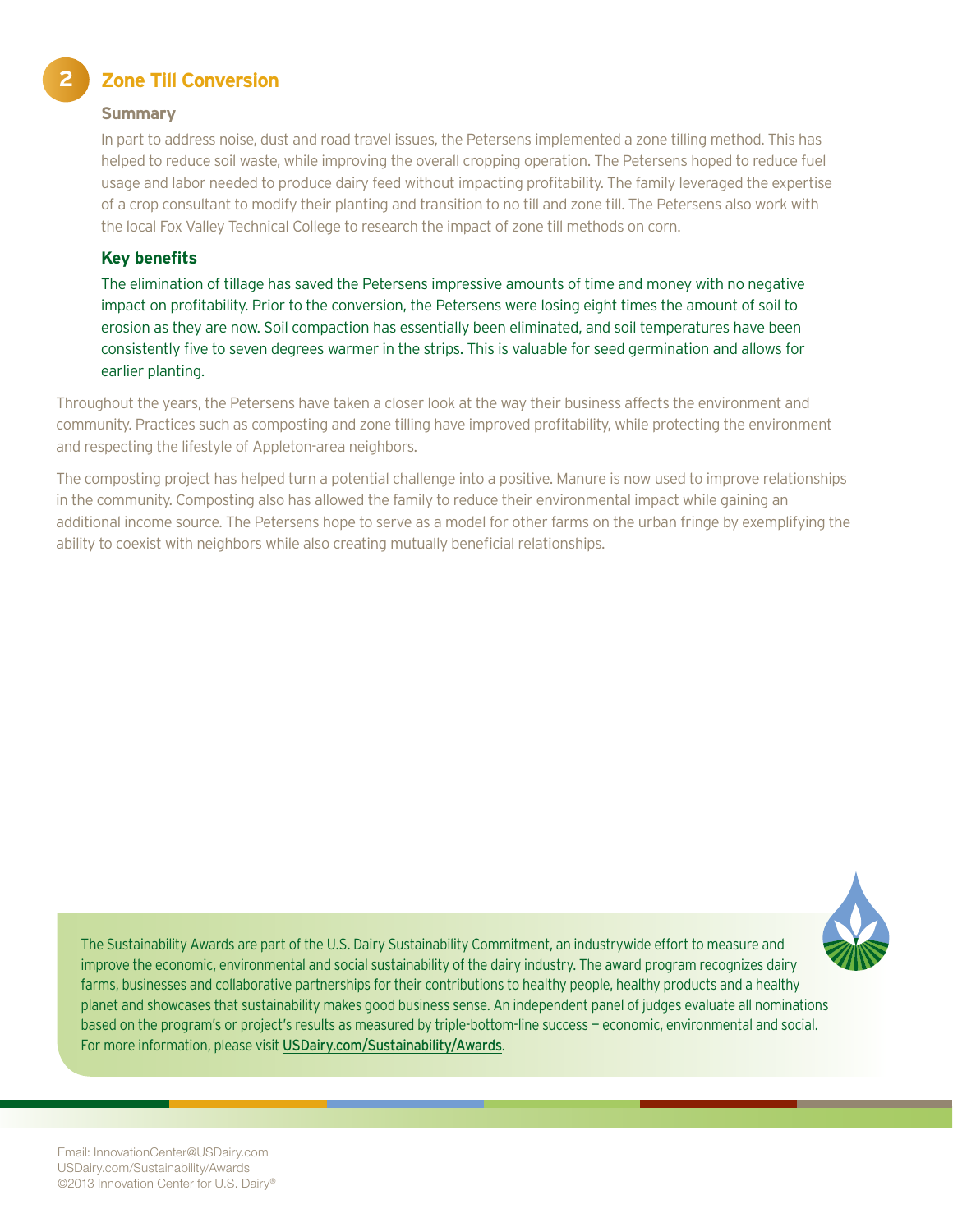

# Prairieland Dairy

Firth, Neb. **Winner:** Outstanding Dairy Farm Sustainability

# **Dairy Focuses on Environment, Ushers in Next Generation**

Founded in 1998, Prairieland Dairy, located in Firth, Neb., has adopted a multipronged approach that includes understanding and embracing social, economic and environmental impacts. The family farm operation has created a model with sustainability at its core  $-$  a farm that will thrive for generations to come.

Made up of four smaller family farms, Prairieland houses a total of 1,600 cows and produces 12,000 gallons of milk daily. Prairieland's cows produce meat, manure and milk, and they have two business extensions: Prairieland Foods, which delivers local-source-verified farm-direct milk and dairy products from Prairieland Dairy; and Prairieland Gold, the farm's composting operation, which utilizes by-products and biodegradable waste to create soil amendments sold regionally. These businesses ensure quality, source-verified products from a farm that prioritizes animal care, environmental stewardship, economic growth, social responsibility and community involvement.

# **Best Practices**

### **Composting Efforts**

#### **Summary**

**1**

Composting at Prairieland Gold began with a desire to create enduring value and profit from waste, resulting in an odor-neutral enterprise that protects the environment and benefits the community. A lagoon with a multitiered screening process naturally separates sand, liquid and solid waste. Sand is recycled using a settling lane. The remaining acids are removed with an incline screen. Liquids move through the three settling basins to capture more nutrients, which are used as fertilizer. Solids are moved to the composting site and mixed with biodegradable community waste products to make various soil amendment profiles for commercial sale.

#### **Key benefits**

Composting decreases trucking by 75 percent and removes 5,000 tons of food waste from the community, and 8,000 tons of yard waste is diverted from the landfill annually. The operation's composting efforts also allow greenhouses, landscapers and the retail market to take advantage of the 20,000 tons of composted manure. All of the farm's waste solids are composted, amended and sold back into local and regional markets. The addition of Prairieland Gold created two full-time jobs and \$100,000 of income.

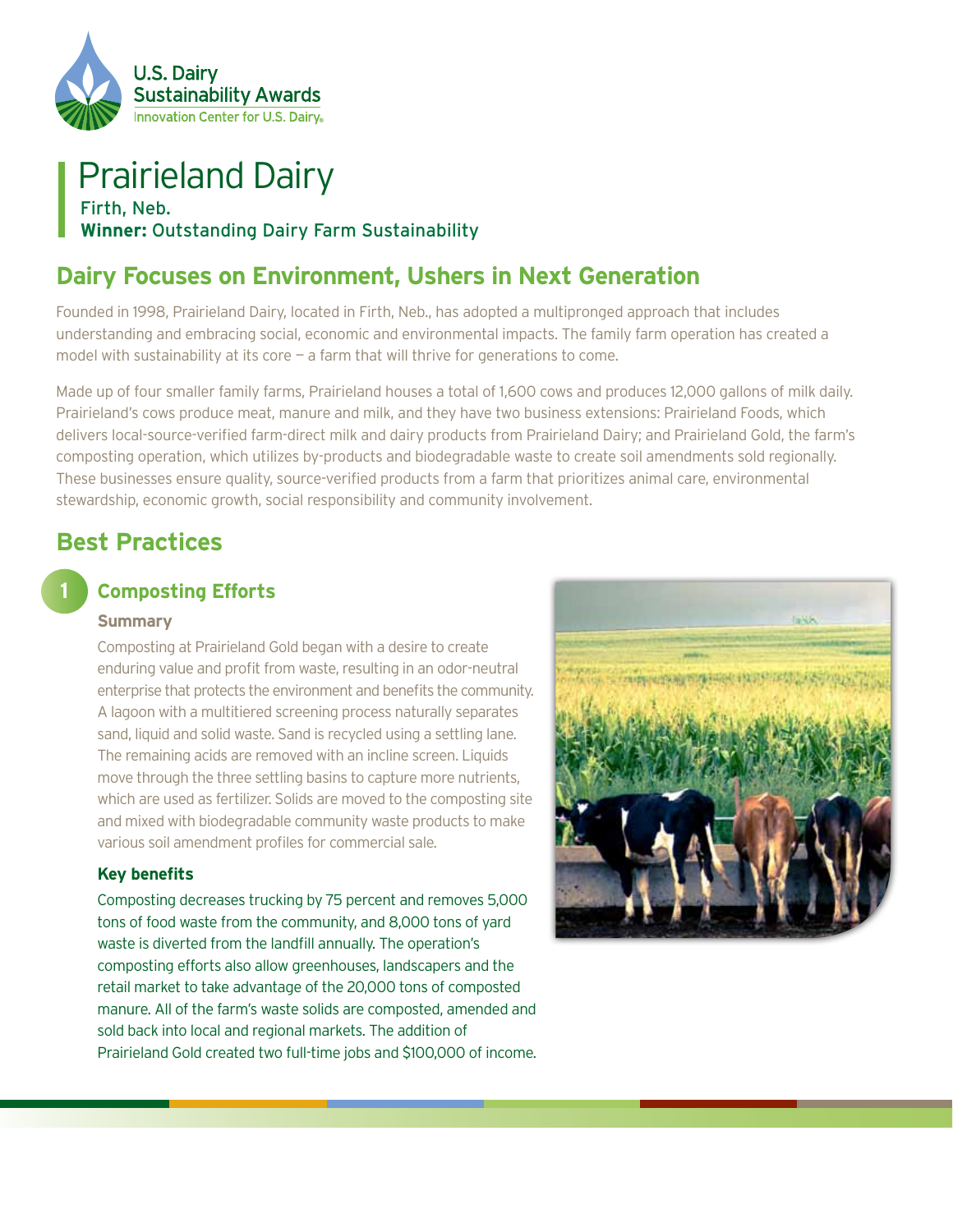# **Facility Design/Utilization of Gravity and Water**

#### **Summary**

**2**

Prairieland sought to design and build efficient, low-impact facilities and systems to amplify cow comfort and health, while minimizing energy use. All facilities are focused on conserving and renewing natural resources and energy, and capturing and controlling overhead and variable costs.

Milk is cooled immediately to below 35 F, then loaded into milk tankers, eliminating the energy required for cleaning and agitating bulk tanks. Ground water, averaging 60 F passes over the first plate cooler, chilling the milk quickly. When it hits the second plate cooler, two-thirds less energy has been used. A geothermal heating/ air-conditioning system also helps to heat and cool the dairy offices.

Using gravity, Prairieland operates an entire cleaning and manure management system on only three wells and pumps where only one pump operates at a time, reducing costs and additional equipment. The freestall barns also slope away from the center of the building, and one barn is positioned at a higher elevation to create additional slope.

#### **Key benefits**

Prairieland's sustainable design and operation allowed the management team to avoid the challenges associated with excess energy and water use. By automating the cooling, waste management and pest control systems, utilizing gravity, the geothermal properties of well water and the area's natural wind, they estimate savings of more than \$200,000 in energy, water and equipment repair.

Striving to continuously learn from others, Prairieland has looked to other dairy farmers, the community, consumers and regulation to create a long-term model for sustainability. The farm leaders consult with other dairy producers, meeting quarterly to discuss management ideas. Industry leadership also shares profit and loss statements to compare their work with other dairy farms.

Future plans include expanding Prairieland's recycling program and continuing the pilot programs with schools, hospitals and grocery stores to recycle more food waste. As the next generation steps up, Prairieland expects opportunities around agri-entertainment to expand. Prairieland leaders say much of their success can be credited to turning their thinking around to the preferences of their consumers and striving to be transparent with their operations.

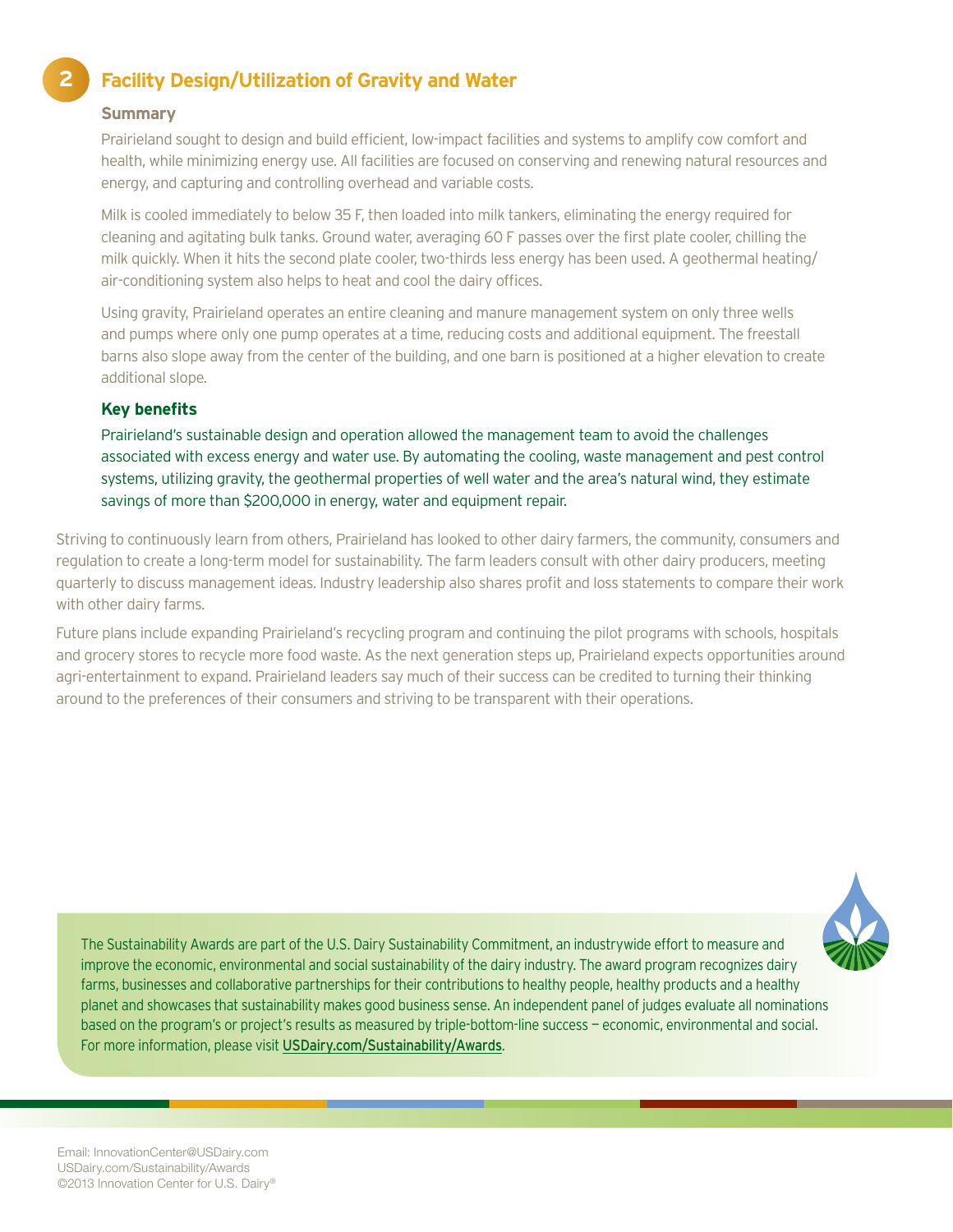

# Skyridge Farms

### Sunnyside, Wash. **Winner:** Outstanding Dairy Farm Sustainability Award

# **Focus on Cow Comfort Delivers**

Skyridge Farms, located in Sunnyside, Wash., was founded in 1997 by Dan DeGroot. In 2003, DeGroot recognized that if he wanted to continue to be successful in the future, he had to fundamentally remake his farm into a leading example of sustainability. His goal was to create a holistic, integrated environment that developed employees, increased cow comfort and restored the environment. DeGroot systematically analyzed the full range of systems and processes required to create a truly sustainable dairy and made well-researched changes to meet those goals.

His efforts have solved critical environmental and community challenges, including efficient use of water, energy, fuel, chemical fertilizer, pesticides and herbicides. He also improved tilling practices, restored soil health and increased recycling.

Today, the dairy employs 35 people and is home to 3,200 cows, 400 acres of corn, 160 acres of alfalfa, 30 acres of apples and 30 acres of cherries.

### **Best Practices**

### **1**

### **Technology Upgrades**

#### **Summary**

Skyridge improved its technology base, including upgrades to controls, lighting, motors, fans, sensors and pumps, which aided in water and energy conservation. DeGroot also added a stationary feed mixer, which significantly decreased fuel usage and improves nutrition and cow comfort.

#### **Key benefits**

Significant savings in energy and water were seen after implementing energy efficient technologies:

- Programmable Logic Controllers (PLCs) were added to lighting, the soaker system used for cooling cows in freestall barns and fans in the parlor and holding pen – resulting in varying degrees of water and energy savings.
- Variable-speed drive (VSD) motors were used in ventilation fans, well pumps, vacuum pumps, milk pumps and in the deck flush and wash down pump – resulting in varying degrees of energy savings.
- Lighting was retrofitted in many of the barns and in the shop. T12HO fixtures were switched to T8s, 400-watt metal halide fixtures were swapped out for T5HO and 400-watt metal halide



*(continued)*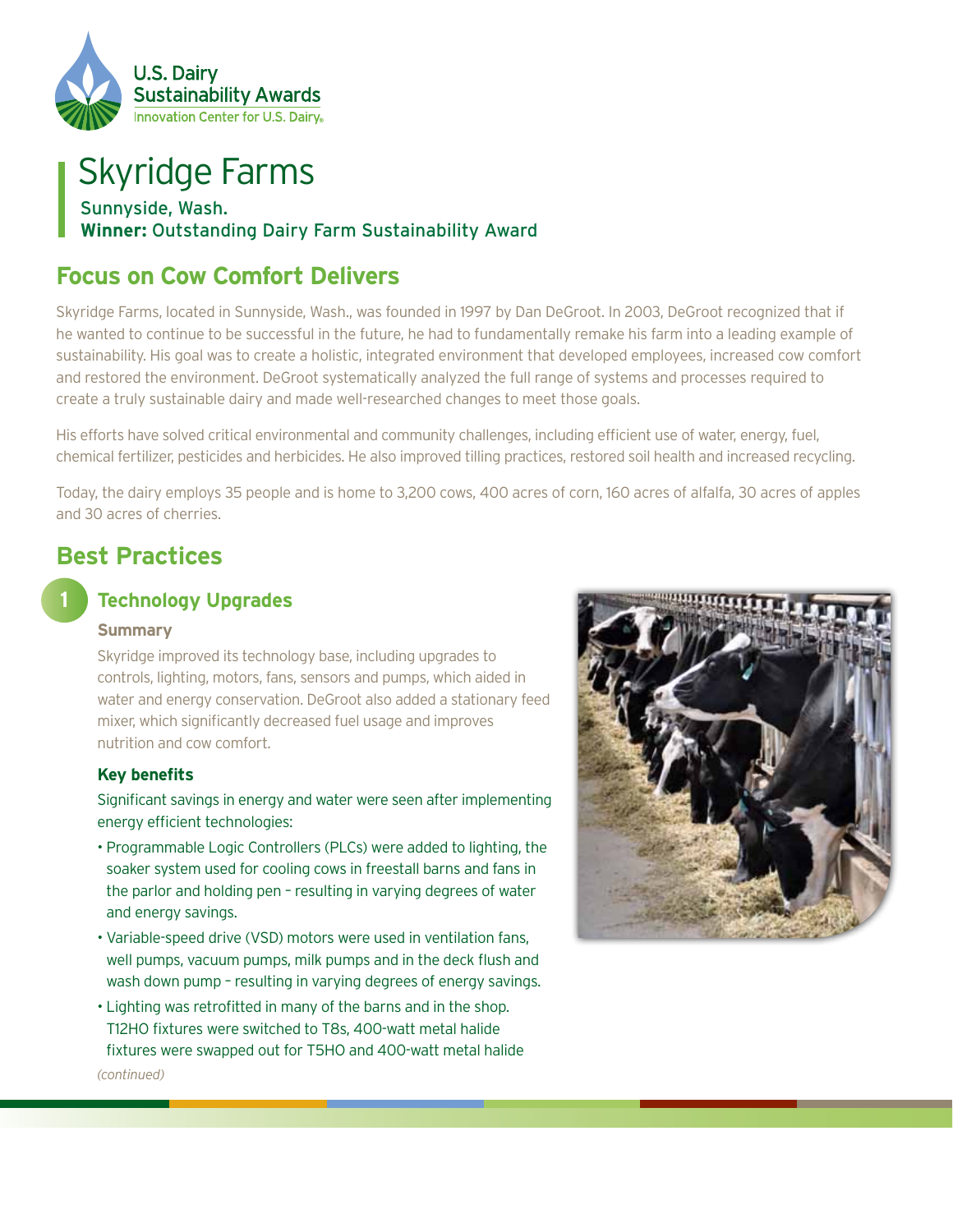#### *(Key benefits — continued)*

fixtures were replaced with 40-watt T5 florescent. The dairy also replaced 400-watt metal halide fixtures with 40-watt T5 florescent bulbs. All of these changes resulted in energy savings between 50 percent and 75 percent.

- 16 occupancy sensors were installed, saving 30 percent in energy usage.
- The dairy installed 20-horsepower VSD Dual Splash lubrication vacuum pumps, which allowed the parlor expansion to take place with a 50 percent smaller pump size increase than previously required.
- A stationary electric drive feed mixer replaced the diesel engine feed truck previously used, reducing fuel costs by 80 percent.
- Energy efficient, high-volume, low-speed fans were 92 percent less expensive to run than the previous high-speed, low-volume fans.

Aside from saving energy and water, technology improvements also have reduced maintenance costs and time.

### **Recycling Programs**

#### **Summary**

**2**

Virtually all manure at Skyridge is recycled on the farm. Manure solids are composted with used straw bedding from the dry lot areas and reused as bedding in the freestall barns. Approximately 12,000 to 13,000 yards of compost is sold to Organix for use in city landscaping. Lagoon water is reused multiple times, eventually fertilizing crops and enhancing soil health. DeGroot also implemented a self-sustaining recycling program for plastic from ag-bags, twine from hay bales, and other plastic and corrugated packaging.

#### **Key benefits**

Recycling manure into valuable compost reduced manure volume by 50 percent and will create additional revenue when sold to nurseries. Composting also saves on fuel and energy previously used to import straw bedding and decreases the number of truckloads previously required to move manure off the farm by more than 600 annually. Bacteria that live in lagoon water loosen the clay and loam soil, improving water penetration and soil health. Dan's aggressive land and manure management program enabled him to convert from deep plowing to low-till minimal impact plowing — saving labor, fuel, energy and money. Crop rotation and diversity improved soil health and reduced the need for chemical fertilizer, herbicides and insecticides — all of which cause damage to the environment.

DeGroot's motto for these sustainability projects has been, "You can't get new results with old thinking." He also asked questions of trusted experts, explored different angles and always kept cow comfort top of mind.

DeGroot's vision, leadership and results make Skyridge Farms a sustainable dairy model that other producers can replicate. In fact, since implementing the composting system, 25 other dairies in Washington have established composting programs. After installing the initial PLC unit at Skyridge, the electric company installed 20 additional units in the Northwest. The successes of Skyridge are fine examples of how a strong commitment to sustainability can result in a variety of economic, social and environmental benefits.

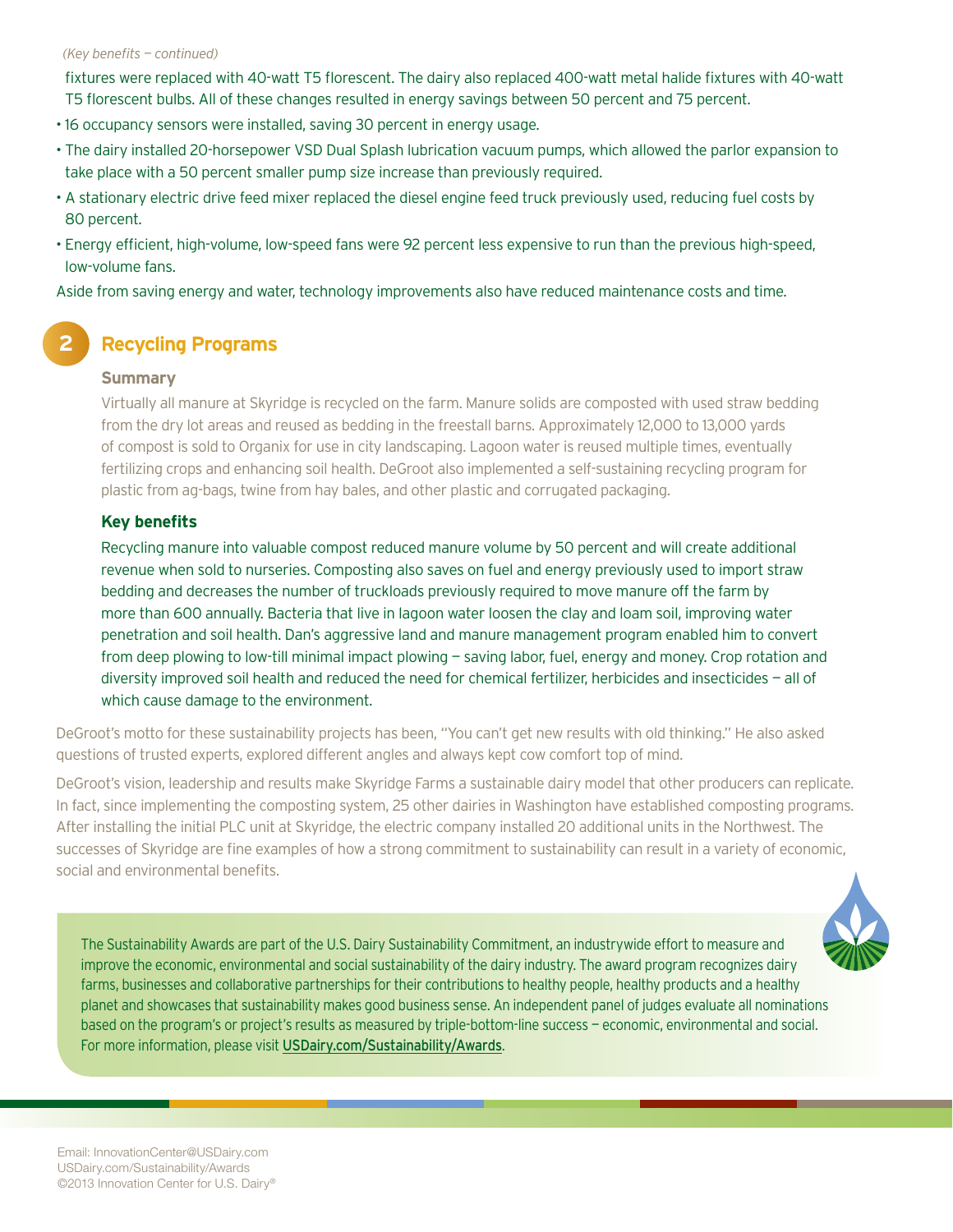

# Unilever Henderson, Nev., Ice Cream Plant **Winner:** Outstanding Dairy Processing & Manufacturing Sustainability

# **Plants Put Sustainable Living Plan Into Action**

At Unilever, sustainability is a corporatewide way of doing business. In 2010, Unilever unveiled its Sustainable Living Plan, with goals to reduce three outputs by 50 percent by 2020: greenhouse gas (GHG) emissions, water use associated with consumer use of their products and waste associated with disposal of their products.

The plan has inspired Unilever plants worldwide, including the Unilever Ice Cream Plant in Henderson, Nev. The plant manufactures ice cream products under brand names including Ben & Jerry's®, Breyers®, Good Humor®, Klondike® and Popsicle® for distribution throughout North America. It has more than 450 employees and has been in operation for 30-plus years.

Plant managers followed a measured approach: Allocate resources, identify potential projects, follow through on implementation and conduct post-installation verification of results. The return on investment went beyond economic and environmental impacts to improving quality of work for employees.

Through the implementation of technology, the Henderson plant has reduced electricity use by 13 percent, natural gas use by 16 percent and water consumption by more than 1.1 million gallons per year. It is just one example of Unilever's corporate commitment in action.

# **Best Practices**

### **Systems Upgrades**

#### **Summary**

**1**

The plant enlisted energy experts to review the facility's major energy users in order to develop specific projects to reduce energy. The plant implemented new, automated sequencing for its refrigeration and compressed air systems, and addressed opportunities to improve energy use for water heating systems.

#### **Key benefits**

The systems upgrades implemented by Unilever have increased refrigeration system efficiency by 13.5 percent, reduced compressed air system energy use by more than 20 percent and recovered heat equal to one-sixth of the facility's 2009 natural gas use rate. These upgrades reduced electricity usage by 13 percent and natural gas use by 16 percent.

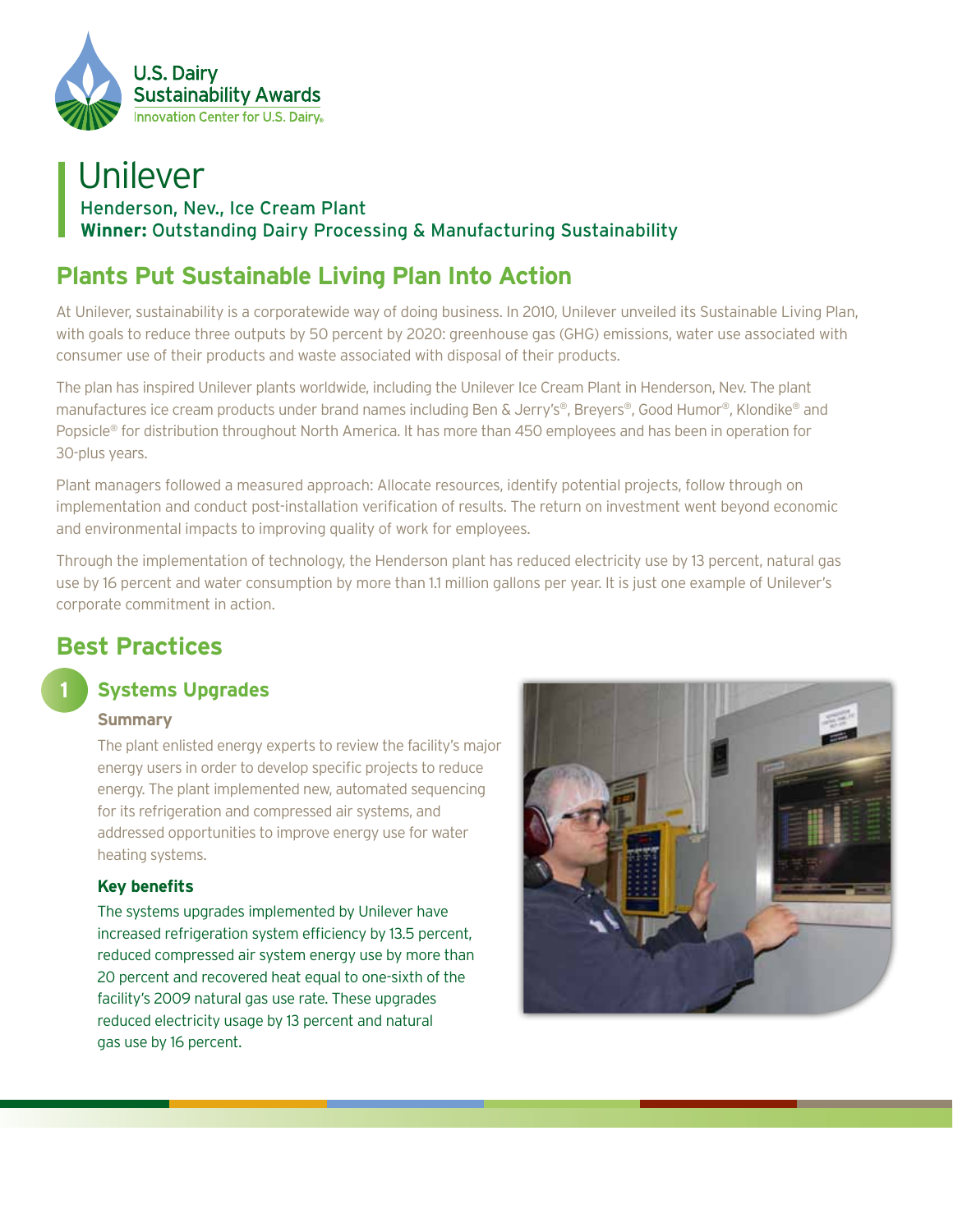### **Waste Water System Improvements**

#### **Summary**

**2**

**3**

Unilever used a combination of waste water system improvements, including removing waste before it enters the water system.

#### **Key benefits**

The plant's water system improvements have reduced water consumption by more than 1.1 million gallons per year, reduced the strain on local water resources, improved the quality of waste water returned to the municipal water treatment facility and provided solid wastes for animal feed. They also resulted in improved air quality around the plant's waste water pond and in the nearby residential neighborhood.

### **Utility Monitoring**

#### **Summary**

Unilever installed a utility monitoring system for electric, gas, water and production, which provides the capability to track key performance indicators for future project identification and further improvements.

#### **Key benefits**

A utility monitoring system tracked how new practices directly impacted energy use in specific areas. That information was then used to track additional benefits, such as reductions in maintenance costs. The monitoring system could pinpoint detailed variations in energy and water use so that each improvement practice could be evaluated.

With its focus on energy efficiency and water conservation, the Unilever Ice Cream Plant in Henderson has emerged as a model to other plants around the country.

The team at the Unilever Henderson plant learned several key lessons during these projects:

- Energy savings provide a positive return for the company when implemented successfully.
- Energy-saving projects involve many areas of the plant and are most successful with high-level support and a company champion who overcomes hurdles as they arise.
- Sustainability efforts have the best success when concrete measurements are taken and compared with relevant benchmarks.

These key lessons have been documented and shared with other dairy industry businesses through public programs, internal best practice communications and third-party contractors. The plant has future plans to maintain, improve and build on its commitment to suitability in order to reach its 2020 goals.

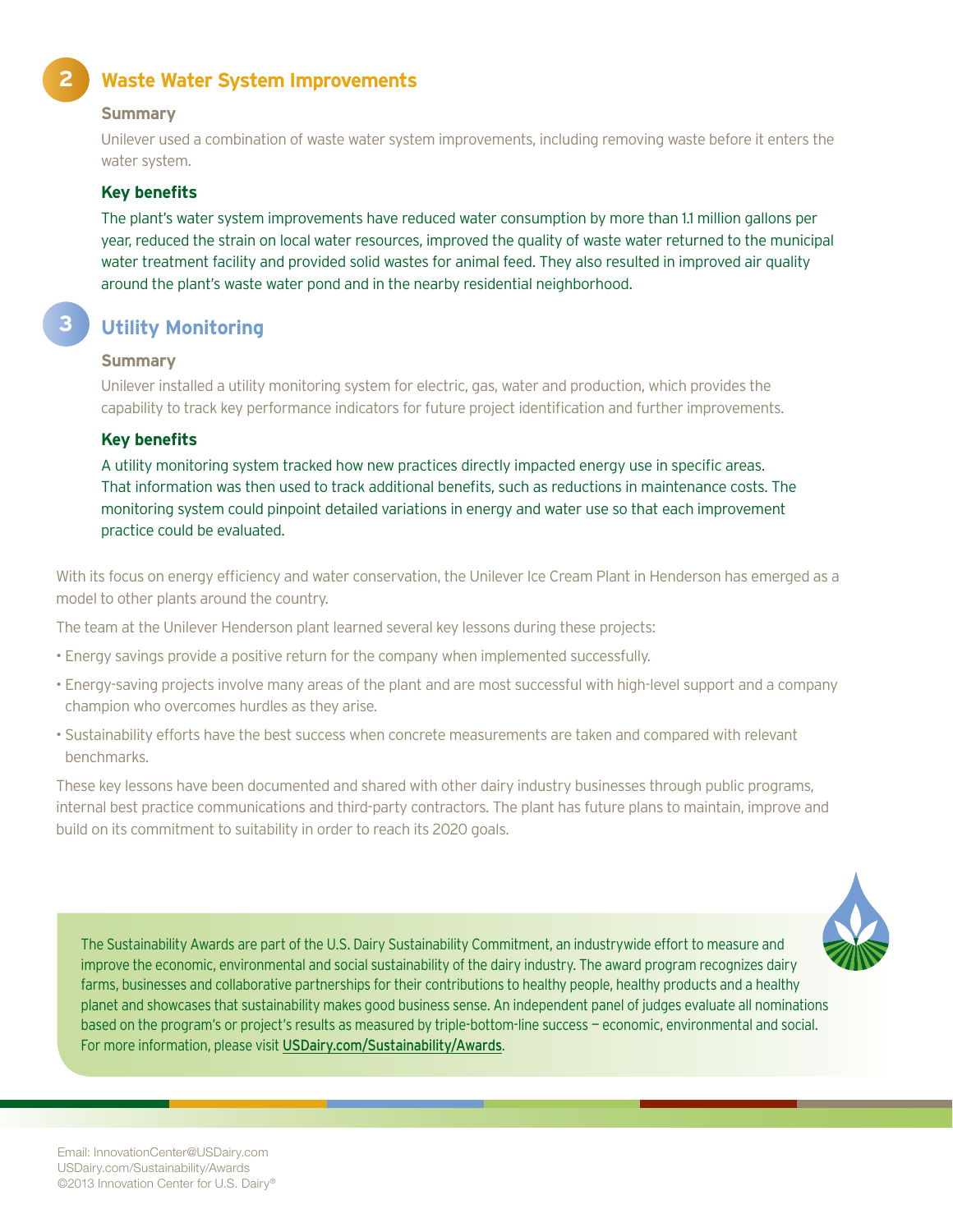

# Ballard Family Dairy & Cheese

Gooding, Idaho **Winner:** Outstanding Achievement in Energy Efficiency

# **Energy Efficient Upgrades Benefit Dairy and the Environment**

In 1995, Steve and Stacie Ballard started their 35-acre dairy in Gooding, Idaho, with their son Travis. In 2004, the family added a cheese facility adjacent to their barn to take advantage of the milk from their Jersey herd. Ballard Family Dairy & Cheese has grown to 110 milking and dry cows and 80 young stock that produce 1,320,000 pounds of milk annually.

The Ballards recognized that in order to stay competitive, they would need to aggressively manage their expenses specifically, energy costs and consumption. Like many rural farmers, they relied on propane, an expensive and price-volatile fuel. The family aimed to eliminate their propane dependence and reduce their overhead by 10 percent.

To achieve their goals, the Ballards explored energy efficiency upgrades and infrastructure changes. They worked with a cross-functional team, including engineers and contractors, dairy associations, the USDA, the U.S. Department of the Treasury, the Idaho Power Company and their local bank, to develop a custom efficiency project for their dairy.

The project included power phase conversion, automation and controls, improved ventilation, installation of VFD vacuum pumps and high-efficiency modulation electric boilers, in addition to the best practices detailed below.

# **Best Practices**

### **Hot Water System**

#### **Summary**

**1**

Ballard Family Dairy & Cheese originally used a propane-fired steam boiler system, which was operating at 33 percent efficiency and consumed approximately 664 MMBTU per year. The family decided to replace the boiler system with an evacuated tube collector solar thermal supply, heat pump and high-efficiency electric boiler. In making these upgrades, the dairy was able to switch from propane to all-electric, which resulted in a 50 percent reduction in fossil fuel use (due to the electric provider's energy mix).

#### **Key benefits**

The new system has helped the Ballards achieve a 67 percent energy savings. Solar thermal now supplies approximately 50 percent of their heating load. Designed to meet the needs of the dairy as it expands, the hot water system has already resulted in \$15,000 in savings and a carbon dioxide reduction of 89,500 pounds.

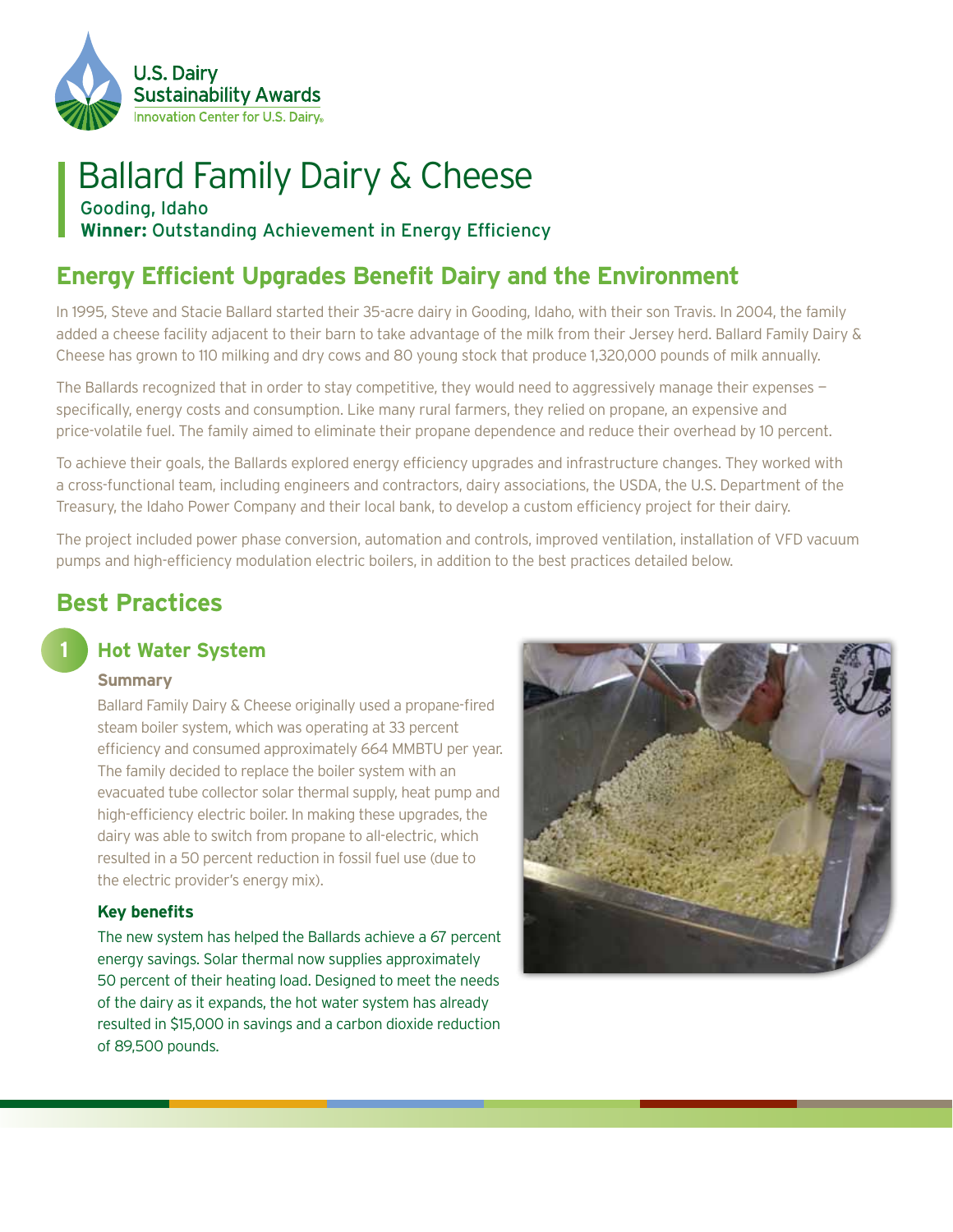#### **2 LED Lighting**

#### **Summary**

The dairy originally used a combination of incandescent, T-12 tube, halogen and high-intensity discharge lights. After evaluating the results of their energy audit, the Ballards upgraded all of their lighting to energy efficient LED. They also added automatic lighting controls to help capture additional savings.

#### **Key benefits**

Proof that small upgrades can make a big difference, the switch to LED lighting has resulted in an annual energy savings of 35,000 kilowat hours (kWh) and a cost savings of \$2,500. And it's good for the environment – the Ballards estimate that their dairy has reduced its carbon dioxide output by 5,500 pounds through this update.

### **Milk Cooling**

#### **Summary**

**3**

The milk cooling system at Ballard Family Dairy & Cheese originally carried fresh milk at 100 F through a heat exchanger that used 60 F ground water to cool the milk. The milk left the heat exchanger at 80 F and was further cooled to 40 F in a chiller. The new system uses residual 40 F cold water from the heat pump system. This pre-cools the milk to 60 F and results in the chiller cooling the milk from 60 to 40 F. The Ballards also added a more efficient plate heat exchanger.

#### **Key benefits**

By making a change to the milk cooling system, the Ballards identified an opportunity to reduce water use and save money. The upgrades save an estimated 1,000 gallons daily and provide relief to the depleted local aquifer. The family also has achieved significant annual savings including cost savings of \$2,000, energy savings of 27,000 kWh and carbon dioxide savings of 11,500 pounds.

The total project cost for Ballard Family Dairy & Cheese was \$130,000 with a 5.5-year payback period and a simple ROI of 18 percent. The total annual savings from the energy reduction upgrades is \$23,700 – more than 10 percent of the dairy's overhead. The project also virtually eliminated the dairy's need for propane, which saves approximately \$15,000 annually.

The Ballards anticipate that the actual payback will be sooner than originally forecasted. As their operation expands, they require less overall energy than they would have with their previous system. The Ballards believe that every farm has some aspect of energy management that can be improved, and – with proper direction and support – all dairies can improve their environmental impact and bottom line.

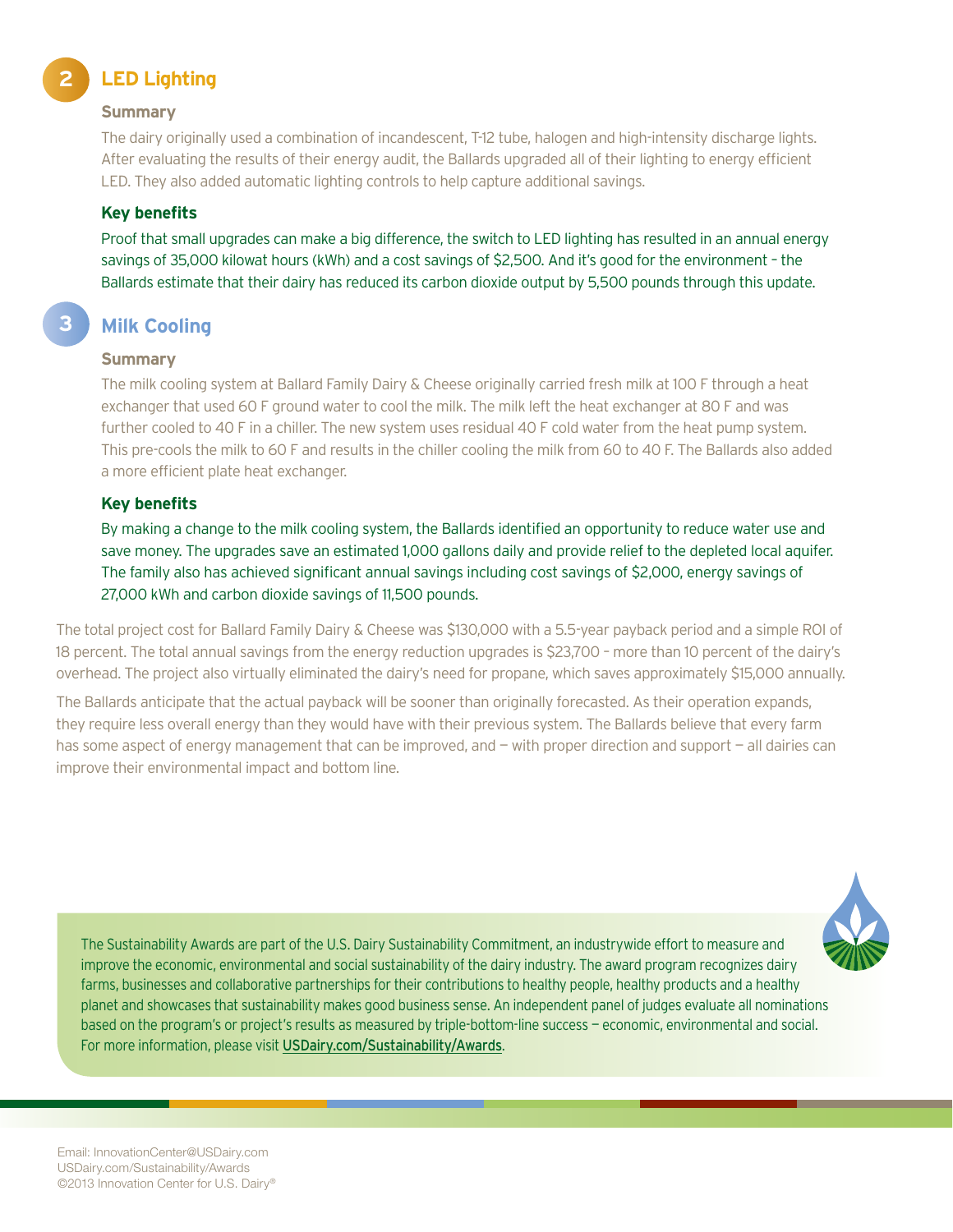

## Green Valley Dairy Krakow, Wis. **Winner:** Outstanding Achievement in Renewable Energy

# **Dairy's Natural Ecosystem the Key to Conservation**

Brothers John and Mark Jacobs, first-generation dairy farmers, established Green Valley Dairy in Krakow, Wis., in 2000 with 1,500 cows. In their first year of operation, the team quickly expanded their herd to 2,500. The dairy was again looking to expand in 2005 but first wanted to improve its manure management program. The dairy's goal was to reduce its carbon footprint while adhering to sound business practices. To achieve this objective, the Jacobs integrated sustainable practices into every aspect of the dairy, while converting to anaerobic digesters and implementing underground piping for nutrient handling and application.

Today, the farm is home to 3,500 cows, 3,500 off-site young stock and 8,300 acres of cropland. Three manure digesters contain odors from the dairy, produce electricity, provide biosolids used for cow bedding and liquid by-products that fertilize crops through underground transmission pipes. During this growth and innovation, the Jacobs welcomed their sons and business partner Ken Peters to the operation, which has 35 employees.

**2**

# **Best Practices**

### **1**

### **Manage Manure**

#### **Summary**

Before expanding the herd, the farm wanted to be sure it was using the most effective manure management practices available. Green Valley Dairy completed extensive research on all available technologies available to manage manure, assembled a team of experts and eventually chose to build the first of three anaerobic methane digesters. Today, the farm is home to three digesters.

### **Key benefits**

The digester project benefits climate change strategies by reducing the amount of greenhouse gas produced by the dairy. The digester project also has allowed the farm to substitute fossil-fuel-based electricity and heating with clean, renewable electricity and waste heat from electric generators. Odor reduction and containment are additional benefits that have helped Green Valley Dairy remain a good neighbor and steward of air quality.

### **Repurpose Manure**

#### **Summary**

The anaerobic digesters at Green Valley Dairy allow manure to be recycled into 98 percent pathogen-free animal bedding. The alternative bedding product goes through a second composting phase that helps to create the best possible bedding product. The liquid portion of the manure also is recycled as natural fertilizer on Green Valley's fields.

### **Key benefits**

Biosolid bedding produced by the digester has eliminated \$245,000 in sand bedding costs annually, decreased odors and reduced emissions previously created from hauling bedding to and from the dairy. In addition, Green Valley provided cost savings to nearby dairies and landscaping companies by selling them recycled bedding for significantly less than the cost of alternatives. The liquid manure applied to fields also returns much-needed natural nutrients to the soil.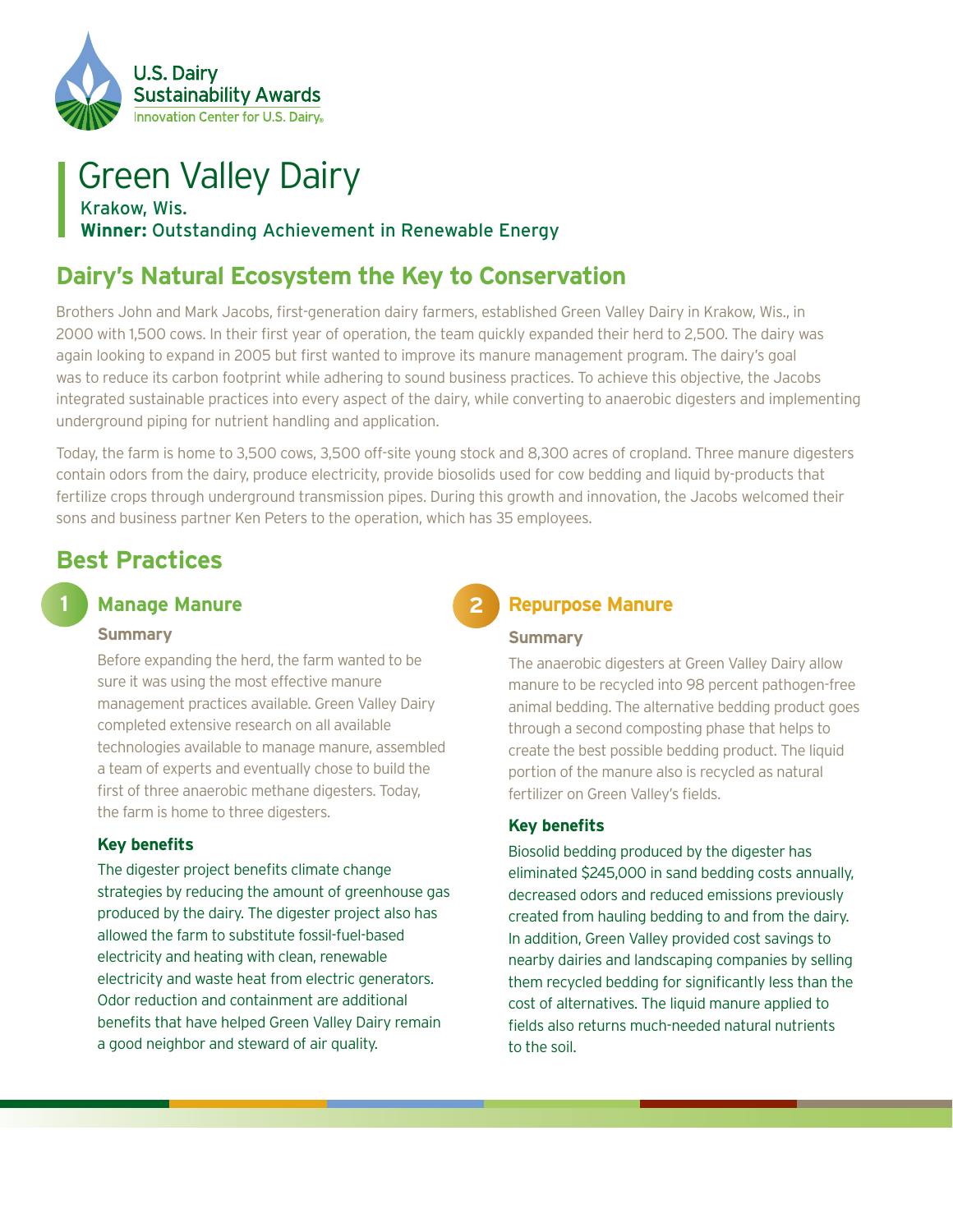## **3 Reclaim and Sell Energy**

#### **Summary**

Via the digester, Green Valley generates electricity in the form of biogas that can be sold to the local utility power grid, as well as reclaimed as heat for use in various areas of the dairy. The system at Green Valley is a Biogas Nord digester system that operates the three tanks in parallel to accommodate the waste stream of 3,500 dairy cows. Green energy is created for use on the farm and in the community through cogeneration.

#### **Key benefits**

The system maintains the capacity to produce 1,200 kWh utilizing two CAT 3512 cogeneration engines. The average amount of electricity a dairy of Green Valley's size would be worth is approximately \$190,050 in Wisconsin. The farm generates significant more energy than it consumes, with the majority of production going onto the local grid.

### **Recycle Water**

#### **Summary**

**4**

During the digestion process, essentially all water is reclaimed and returned within the dairy's ecological system in a "reuse it, return it" approach. Inside the dairy, second- and third-use water is recycled and used in the milking parlor for cleaning and washing, and is used to irrigate crops. The dairy has 6 miles of underground piping that transports low solid nutrients to an irrigation system.

#### **Key benefits**

Due to water recycling efforts, Green Valley Dairy is pulling less from the community's water table. The piping system eliminates additional hauling and transportation emissions and also places nutrients and water back into the soil.

As one of approximately 150 dairy digesters in the United States, this project faced early market and technology barriers. Green Valley Dairy attributes much of its success to alignment of management strengths, boardroom-style initiatives and sound business decisions.

The partners are proud of the commitment the dairy made to be a good steward of the environment and adhere to their philosophy of responsible and sustainable farming. The dairy's willingness to share their experiences and knowledge with others also serves as a component of their environmental stewardship. The partners openly share research and information with the dairy industry and other operations that are seeking guidance or ideas as they venture down the path of green dairy expansions.